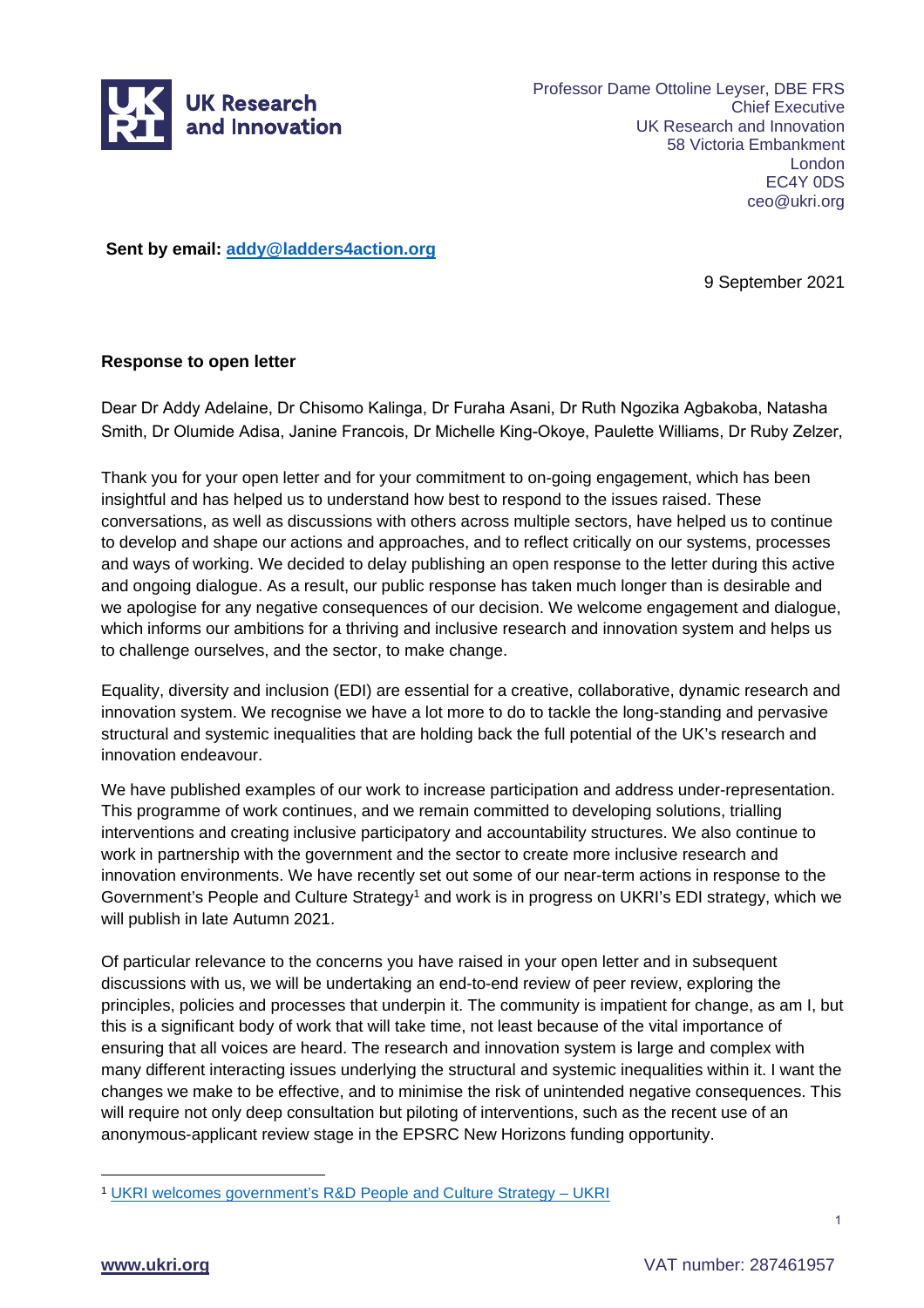

Below I respond to the recommendations for action in the open letter.

#### **1. Transparency in peer review**

The letter calls for UKRI to be transparent and publish the panellists and selection criteria involved in forthcoming research call assessment. Information about our funding opportunities, including how applications will be assessed is published on our website<sup>2</sup>. Information about how we make peer review decisions is also availabl[e3](#page-1-1).

We agree that transparent criteria are important, and these should not be too restrictive or they risk crushing the very diversity we are seeking to support. UKRI, in partnership with National Research Foundation, UK Forum for Responsible Research Metrics and the Global Research Council, has published a report on Responsible Research Assessment that encourages the adoption principles to create more inclusive assessment and support a diverse research culture<sup>[4](#page-1-2)</sup>

Following discussion with other funders, we are introducing a narrative style CV, the Résumé for Researchers and Innovators, as our standard CV format. This will allow applicants to set out their contributions to the research and innovation system in a way that does not restrict them to prescribed lists that do not capture the full range of relevant contributions, or value diverse career paths.

We do not currently uniformly publish information about the composition of our assessment panels. There is some debate in the community about whether publishing the names of panel members before the panel meeting is good practice, since it can open panel members to lobbying. This is an issue we are keen to explore and we acknowledge and welcome this challenge to be more transparent in our decision making.

### **2. Collection and publication of equality data**

The letter calls for UKRI consistently to collect equality data without exception and to publish these data in a manner that allows for disaggregated consideration of race, ethnicity and other protected characteristics. We are responding here to both the near-term and longer-term recommendations set out in the letter.

The failure to collect EDI data for early rounds of our rapid COVID calls was a failing for which I sincerely apologise. We have learned from this mistake.

We routinely collect and publish EDI data for principal investigator (PI) and co-investigator grant applicants and recipients, fellowship applicants and awardees, and PhD studentship starts. There are four protected characteristics in the data set: age, disability, ethnicity, and gender.

Harmonised diversity data for all seven UKRI disciplinary research councils are published annually <sup>[5](#page-1-3)</sup>. We have also published disaggregated ethnicity category data for UKRI funding applicants and recipients<sup>[6](#page-1-4)</sup> and will publish the data to include the financial year 2019-2020 in Autumn 2021. These

<span id="page-1-0"></span><sup>2</sup> [Opportunities – UKRI](https://www.ukri.org/opportunity/)

<span id="page-1-1"></span><sup>&</sup>lt;sup>3</sup> How we make decisions - UKRI

<span id="page-1-2"></span><sup>4</sup> UKRI publishes new report on responsible research assessment - UKRI

<span id="page-1-3"></span><sup>5</sup> [UKRI-300321-DiversityResultsForUKRIFundingData2014-20.pdf](https://www.ukri.org/wp-content/uploads/2021/03/UKRI-300321-DiversityResultsForUKRIFundingData2014-20.pdf)

<span id="page-1-4"></span><sup>6</sup> [UKRI-15122020-DetailedEthnicityAnalysisOfFundingApplicantsAndAwardees2014-15to2018-19.pdf](https://www.ukri.org/wp-content/uploads/2020/12/UKRI-15122020-DetailedEthnicityAnalysisOfFundingApplicantsAndAwardees2014-15to2018-19.pdf)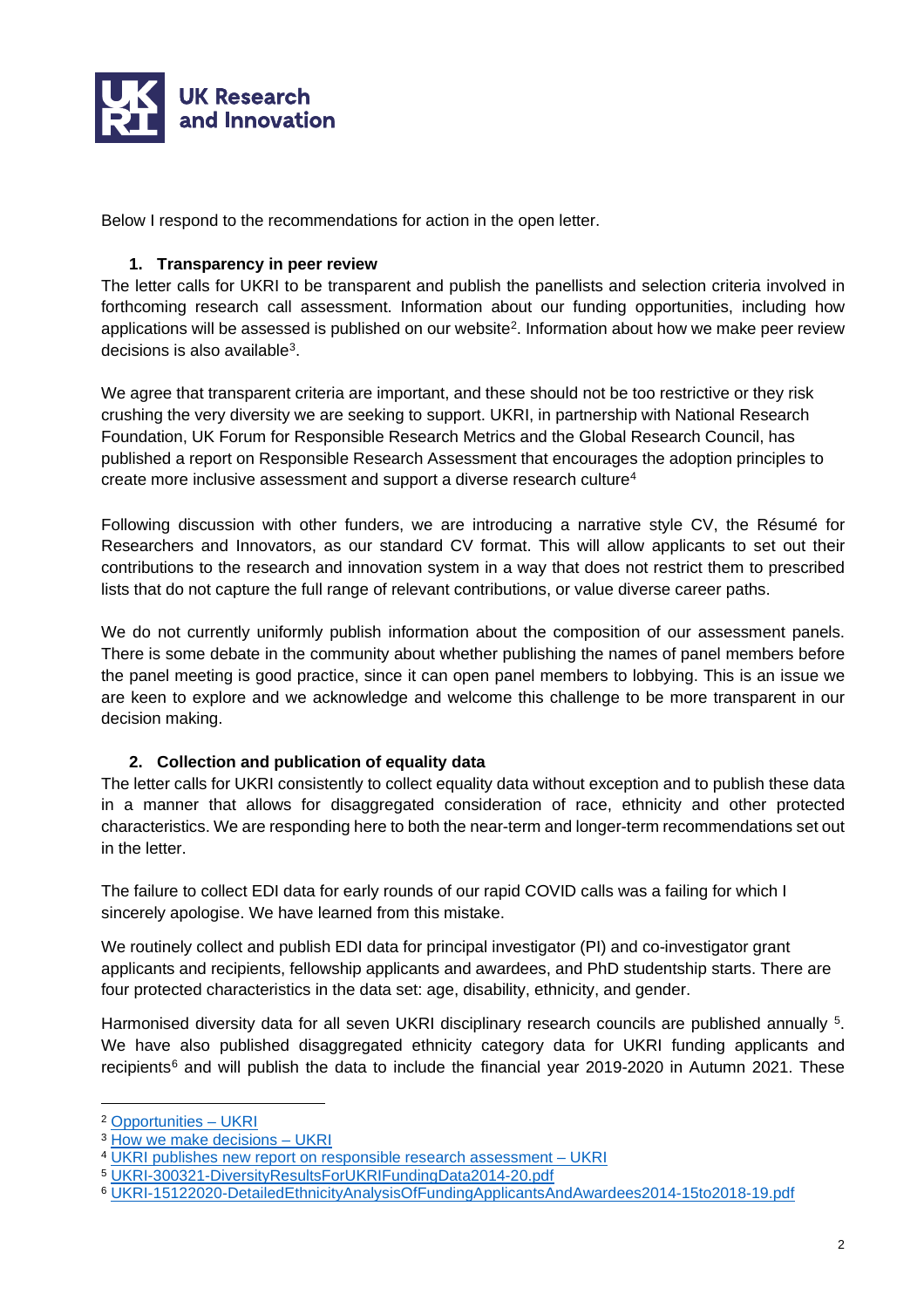

disaggregated data make clear the under representation of Black people among applicants, and even greater under representation among awardees.

We are committed to expanding our data collection and analytical capabilities to understand better the likely causes underpinning these inequalities, where interventions are needed, and to monitor the effectiveness of these interventions. With the development of the new Funding Service<sup>[7](#page-2-0)</sup>, we are working to improve our collection of diversity data. We are piloting this through the AHRC New Generation Thinkers 2022 Opportunity<sup>[8](#page-2-1)</sup>. We will continue to develop our EDI data collection, building on the recent ONS census questions and through our Funding Service user research. We are also learning from data leaders, such as the ONS Inclusive Data Taskforce, about additional improvements in analysis. We also note that this is not just about collecting information but using data to harness and drive change and decision-making.

We recognise the importance of collecting and publishing our data to help our understanding of inequalities in the research and innovation system, to improve transparency, and provide analysis and insight for our sector. We continue to develop our data capabilities to understand whom we fund and how we fund. We acknowledge that there is not only more work for us to do, we also need to work together as a whole sector. UKRI is talking with other public bodies about our disaggregated dataset and working to encourage more reporting and analysis across the sector. We are keen to work with others on how best to do this sensitively and with the utmost care of the data.

### **3. Management of conflicts of interest**

The letter asks for UKRI to take action to remove any panellist from the call assessment process if they are also associated with applications in that specific call.

The management of conflicts of interest is part of the process of peer review, and we ask assessors to identify if they have an interest that may, or may be perceived to, influence their decision making. The conflict of interest may be managed by excluding the individual from the assessment of any application with which they have a conflict of interest, or from the entire assessment process. While we acknowledge the call for change, this is a challenging area because apparently simple rules can lead to perverse outcomes. For example, it is important that we improve the participation of under-represented groups on assessment panels. Particularly in specialist calls, this can limit the selection of panel members from minoritised and marginalised communities with appropriate expertise to very small numbers of people. Asking these individuals to forgo applying for funding in calls in their specific area to serve as assessors may have significant impacts and the unintended consequence of potentially reinforcing inequalities in the system in terms of awardees. However, these situations are likely to be exceptional, and we recognise the need to develop a clear and transparent policy in this area as part of our review of peer review.

Our overarching aim remains to achieve consistently high standards of integrity, underpinned by the Seven Principles of Public Life, in our assessment and decision-making processes. Reviewing and

<span id="page-2-0"></span><sup>7</sup> [Do you have a UKRI Funding Service account? - UKRI Funding Service](https://funding-service.ukri.org/OPP034/apply/34)

<span id="page-2-1"></span><sup>8</sup> Develop programme ideas with the BBC: New Generation Thinkers - UKRI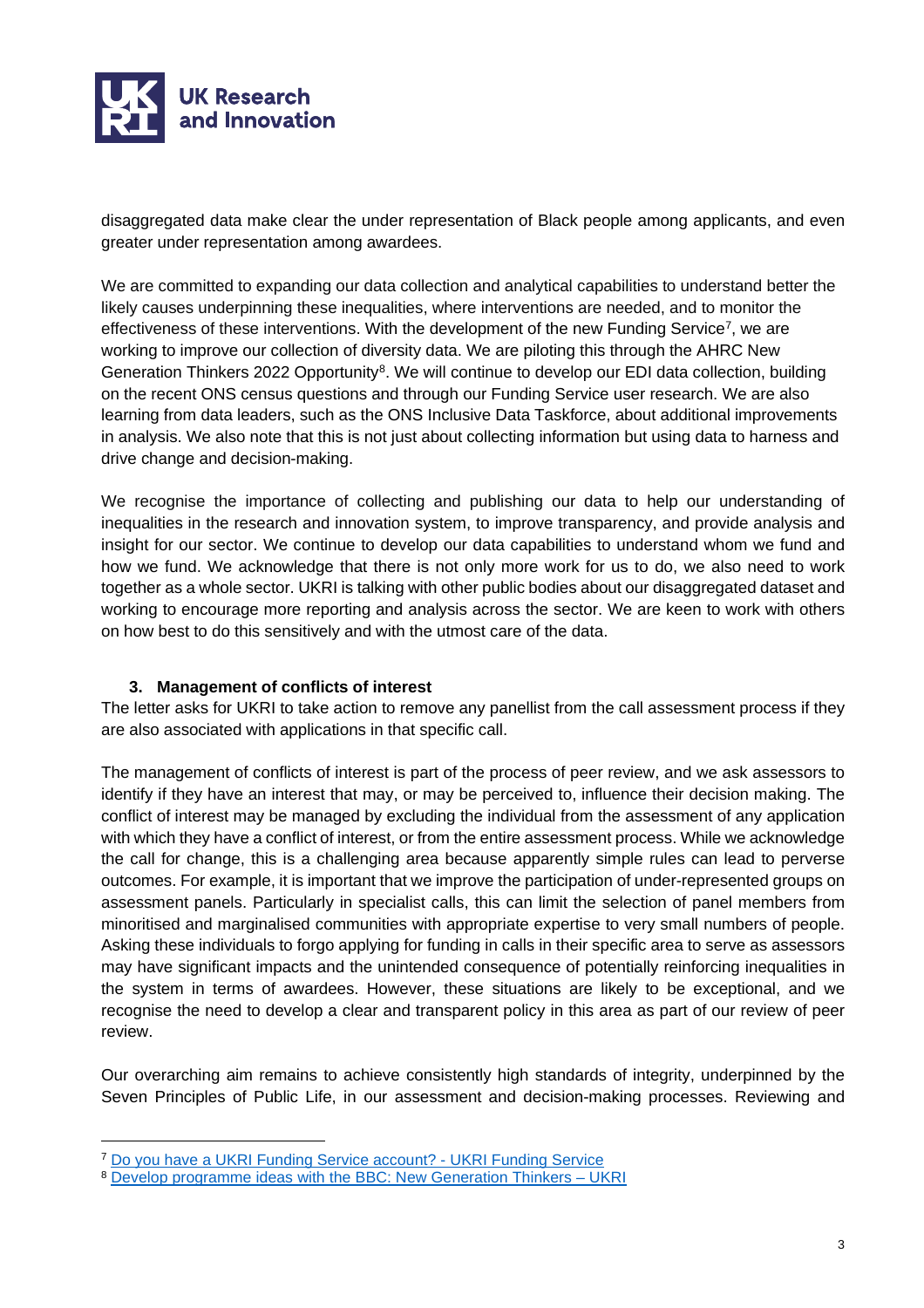

examining the impact of our own processes and policies is an important element of our work to drive change in research and innovation, and we are currently reviewing our conflicts of interest policy[9](#page-3-0).

## **4. Safeguarding**

The letter recommends that UKRI introduces safeguards so that Black academics and other marginalised individuals can speak freely about their concerns and the challenges they face without concern for retribution or discrimination in future applications.

We recognise that the injustices and inequalities that exist throughout the research and innovation system can result in individuals and whole communities being and feeling excluded and vulnerable. We are undertaking work to create conditions for enabling equitable and safe dialogues. This requires a distinct and ethical approach – not only for UKRI, but for the whole sector, if we are to create and build trust. We are and will continue to work with our communities to co-create principles for equitable engagement and dialogue, and we expect to announce more about this work in Autumn 2021.

# **5. Equity in decision making power**

The letter asks that UKRI commits to ensuring equity in decision making power, especially when it comes to the allocation of funding.

We are committed to increasing the representation of Black and other under-represented communities throughout our work, including in our funding and assessment processes. We continue to review our policies and practices to support expert assessment that recognises a diversity of ideas and knowledge generation and drives fairness and creativity in the process. To achieve this our councils continue to invite participation from a wider range of people from across the sector into our expert review process, and we continue to seek greater representation and diversity from across the research and innovation system. For example, councils have recently undertaken work to increase diversity and representation and to explore barriers to participation that will help inform the ongoing development of our approaches. This work includes the NERC Collaborative Inclusivity Roundtable series<sup>10</sup>, which focussed on listening and valuing lived experience, sharing best practice and identifying actions to improve equity, diversity and inclusion in the environmental sciences; and EPSRC's race equality surveys<sup>[11](#page-3-2)</sup> and university dialogue that will be used to inform actions towards reducing barriers identified related to EPSRC opportunities and processes. A report on the NERC roundtable series was published in August 2021 and the outcomes of the EPSRC surveys and proposals for action will be shared firstly with EPSRC's Council in December 2021, and then publicly.

### **6. Transforming the research and innovation system**

The letter calls for UKRI to focus on and direct structural change for Black, Asian, indigenous, women, disabled, impoverished, LGBTQI+ and other minoritised and marginalised communities that involves researchers from these communities and clear steps to ensure that culture change happens at institutions that hold UKRI funding.

<span id="page-3-0"></span><sup>&</sup>lt;sup>9</sup> Conflicts of interests - UKRI

<span id="page-3-1"></span><sup>10</sup> [NERC publishes Collaborative Inclusivity summary report – UKRI](https://www.ukri.org/news/nerc-publishes-collaborative-inclusivity-summary-report/)

<span id="page-3-2"></span><sup>11</sup> [Ethnicity and race equality in our portfolio - EPSRC website \(ukri.org\)](https://epsrc.ukri.org/funding/edi-at-epsrc/ethnicity-and-race-equality/)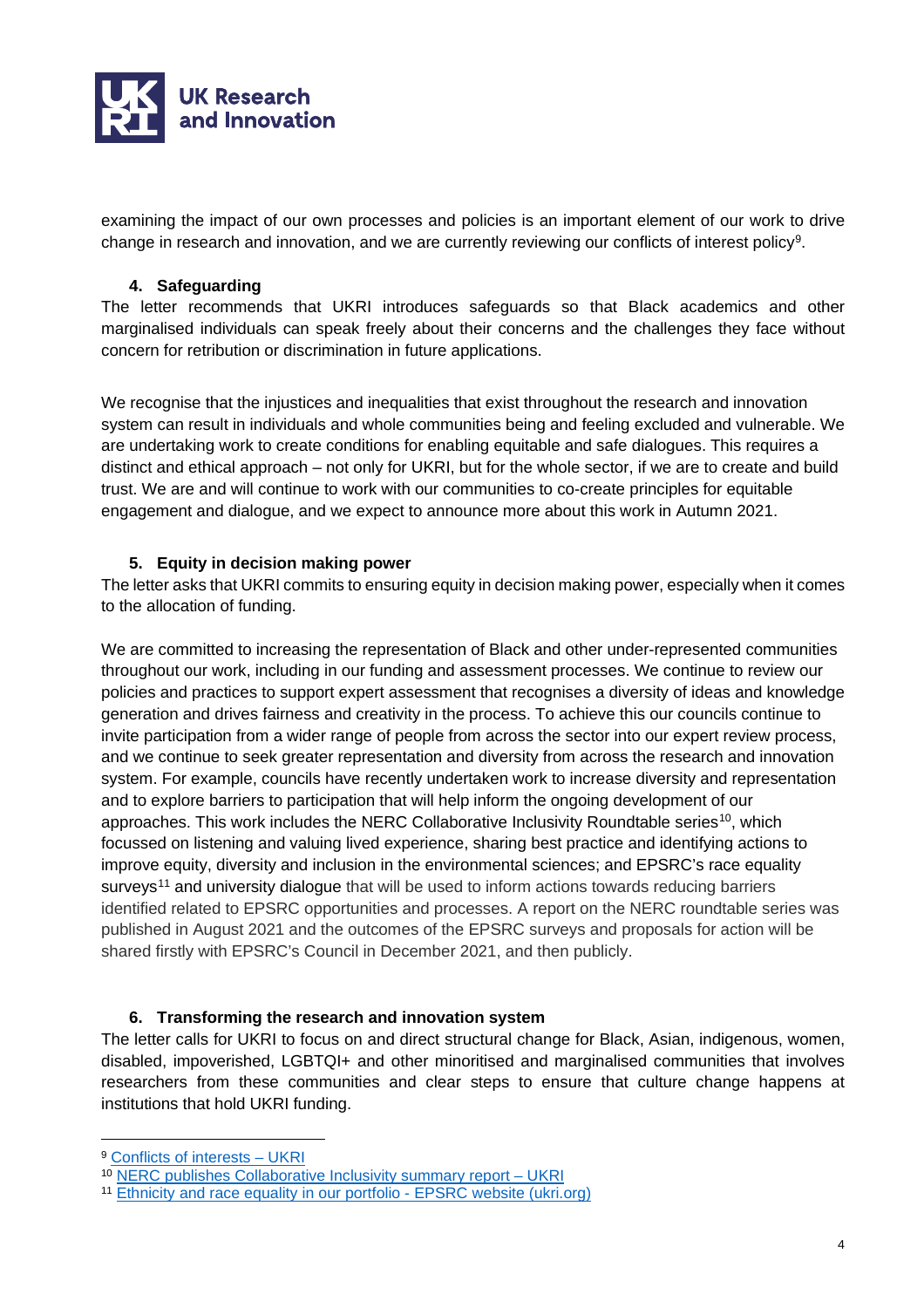

UKRI was formed in 2018, bringing together its 9 constituent parts, all of whom have a wealth of experience of the EDI issues most relevant to their particular stakeholder communities. We have a unique opportunity to pool this knowledge and expertise, learning from what has worked and what has not, and to reach across the whole system to foster an inclusive, equitable culture.

We continue to develop actions to drive inclusivity in our funding systems and processes. Our approach is to shift research culture to a more positive and inclusive model, rather than trying to eliminate individual biases. We recognise that this will take time, a variety of interventions and actions, and will need contributions from all parts of the research and innovation system. Our actions include our work to increase representation and participation, target funding to address inequalities, and our work to change our structures and processes, ensuring that we incentivise the culture change that is so important for successful research and innovation. Examples of our actions are available on our website<sup>[12](#page-4-0)</sup> and we will update this information in Autumn 2021.

Although UKRI can influence culture change in institutions, and we acknowledge our responsibility and stewardship role in achieving this, we cannot do this alone. We welcome the publication of the government's People and Culture Strategy and its call for the whole sector to create research and innovation cultures that are inclusive and attract, retain, develop and value a full diversity of people.

Our goal remains to work collaboratively to transform the sector. We welcome the commitment that the authors of this letter and many other stakeholders have shown to challenging us to achieve this transformation. We need to ensure that everything we do recognises and supports a diversity of people, ideas and approaches. UKRI will continue to take action and forge the partnerships needed to catalyse change and co-create a thriving, inclusive research and innovation system.

To summarise the key near-term actions in this response, we will:

- Publish the UKRI EDI strategy in late Autumn 2021
- Publish disaggregated EDI application and award data for 19-20 in Autumn 2021
- Update our website with examples of our action to address under-representation Autumn 2021
- Share information about developing principles for equitable engagement Autumn 2021
- Share the EPSRC survey outcomes with the EPSRC Council December 2021, and then publicly in Spring 2022

We will also conduct an end to end review of peer review, as part of our commitments in the People and Culture Strategy<sup>13</sup>.

<span id="page-4-0"></span><sup>12</sup> [Addressing under-representation and active participation – UKRI](https://www.ukri.org/our-work/supporting-healthy-research-and-innovation-culture/equality-diversity-and-inclusion/addressing-under-representation-and-active-participation/)

<span id="page-4-1"></span><sup>13</sup> [R&D People and Culture Strategy \(publishing.service.gov.uk\)](https://assets.publishing.service.gov.uk/government/uploads/system/uploads/attachment_data/file/1004685/r_d-people-culture-strategy.pdf)